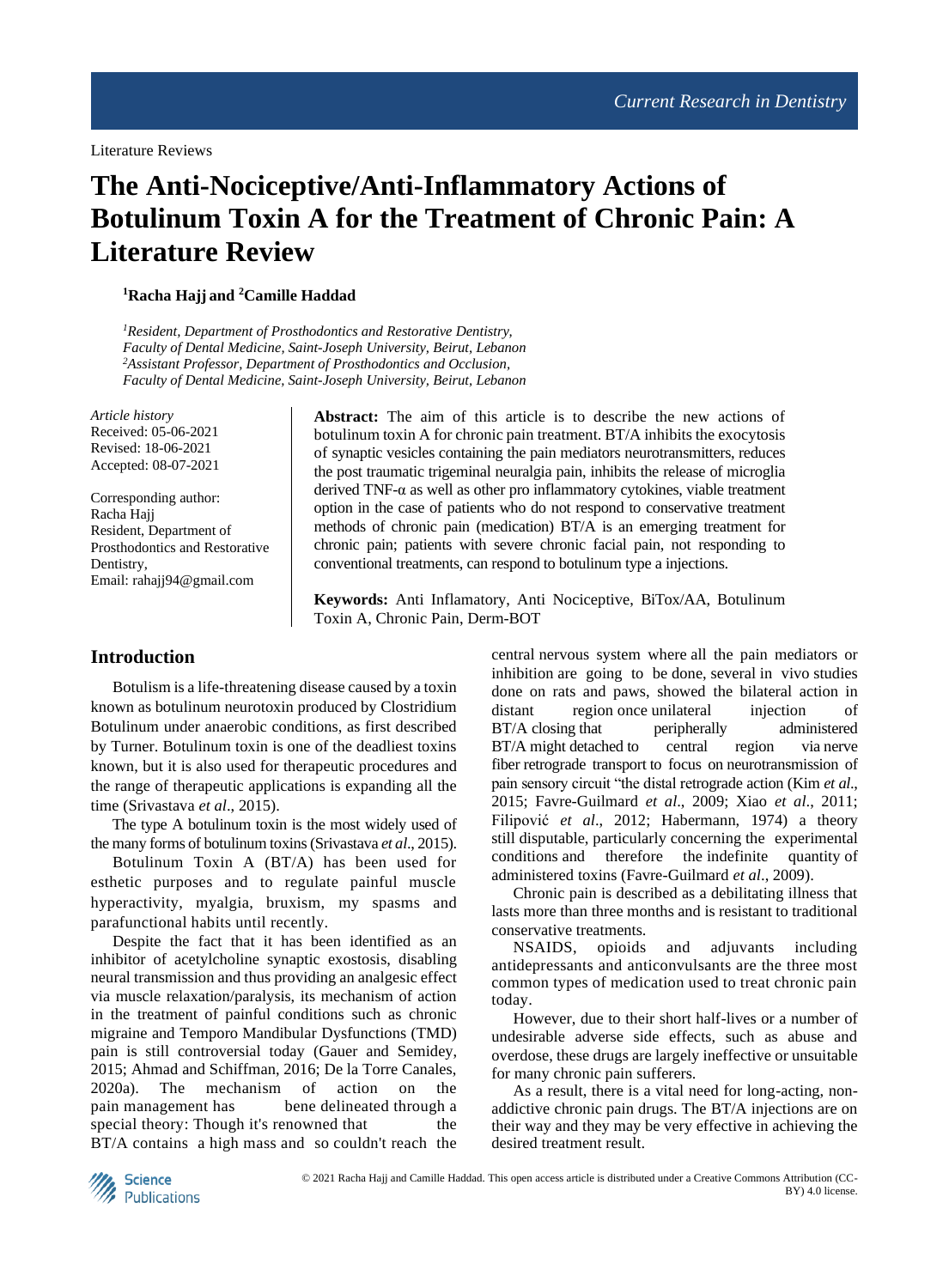Recent research indicates the development of new hypotheses regarding the BT/A pain-killer function.

Experiments have shown that BT/A has an analgesic effect that is independent of the known motor effect, which has led to new possible indications for BT/A in chronic pain conditions(De la Torre Canales *et al*., 2020b; Matak and Lacković, 2014; Muñoz-Lora *et al*., 2017).

Even though numerous systematic reviews of clinical trials provide evidence for BT/A efficacy in other chronic pain conditions, it is not yet well proven and accepted for use in chronic migraine (Safarpour and Jabbari, 2018).

The discovery of new engineered formulations of botulinum toxin commercialized under the name "Bi-tox®," with a radically different mode of action from the standard paralytic effect of botulinum toxins and deemed a potential cure for orofacial chronic pain disorders, has resulted in a significant advancement in the field of pain management.

The aim of this article is to review the literature on Botulium Toxin's anti-inflammatory/anti-nociceptive mechanism of action in chronic Orofacial Pain, as well as the newly developed Botulium Toxins (BT) for chronic pain management.

## **Materials and Methods**

Studies reported between January 2004 and July 2020 that assessed the mechanism of action of BT/A in the treatment of chronic pain were found using the "pub med central" and "Scopus" electronic databases, with English language restrictions.

"Botulinum toxin A," "chronic pain," "antiinflammatory, anti-nociceptive mechanism of action," "new engineered molecules," and "dosage" were among the medical words used in the hunt.

A google scholar quest was also conducted to find other similar studies.

In the initial search, two writers screened the titles and abstracts of the papers that were found. Irrelevant papers were omitted, and prospective articles had to meet inclusion/exclusion requirements in order to be considered for critical assessment.

The following requirements were used to determine eligibility.

Research design:

- Case reports
- Clinical trials, both randomized and quasirandomized
- Reviews of the literature
- Humans who present with a predominant complaint of chronic pain
- Animal Participants
- Intervention: Botulinum toxin type a injections in every place of pain, regardless of dosage
- A control group with some alternative intervention or placebo is needed
- Treatment duration: The short and long-term effects of botulinum toxin A are investigated in this article
- Key outcomes: Pain assessment and botulinum toxin A's antinociceptive/anti-inflammatory mode of action

Exclusion criteria:

- Publications in which type B, C-1, C-2, D, E, F, or G Botox injections are used instead of type A
- Articles that were written prior to 2004
- There is no full text available

The full text versions of the qualifying papers were then reviewed one by one by two examiners.

The studies' findings are listed below, with a table summarizing the findings at the end of the report (Fig. 1).



**Fig. 1:** Mechanism of action of BT/A on SNAREs Craik *et al*. (2011)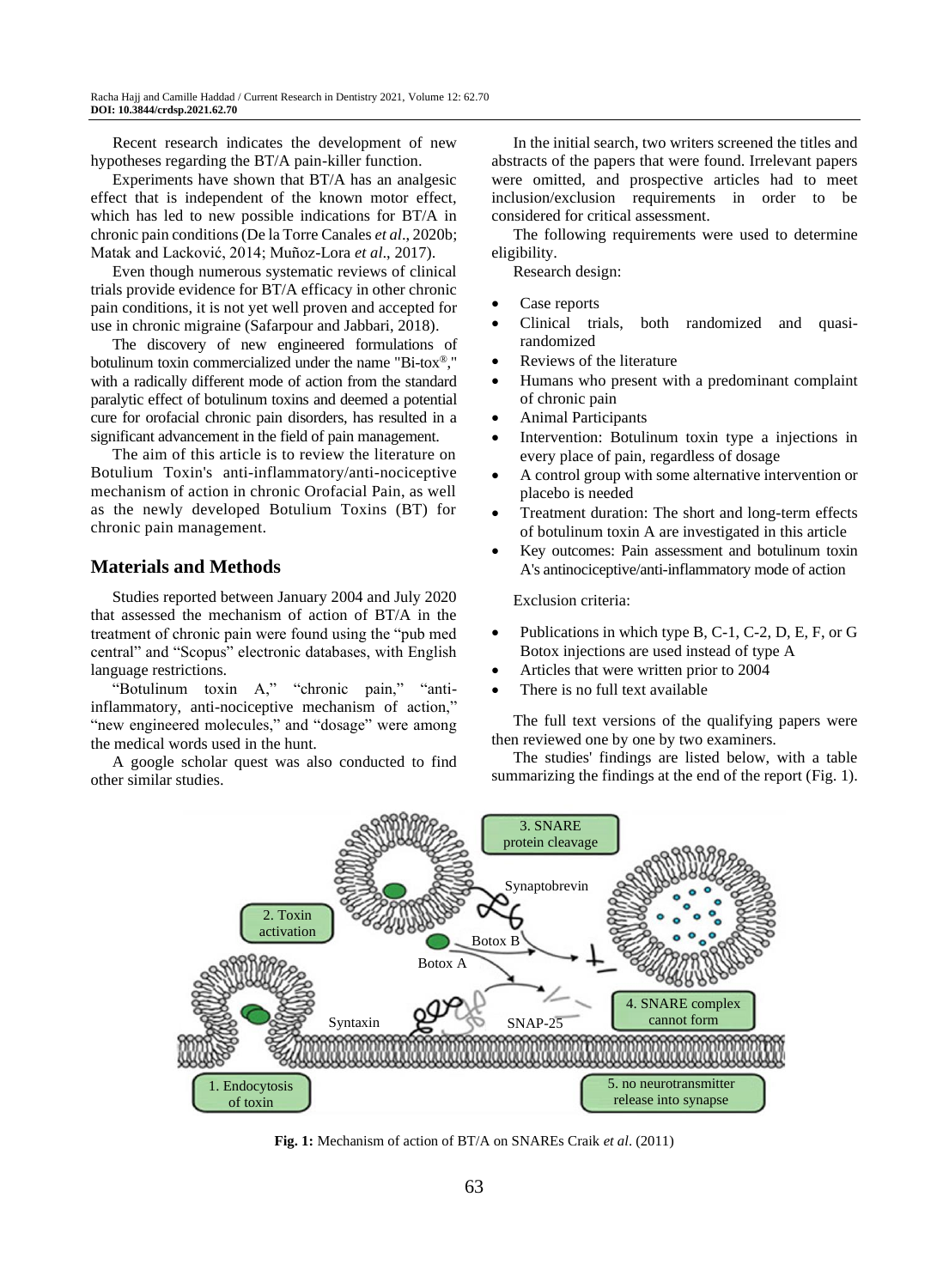## **Results**

#### *Action of BT/A on SNAREs, SNAP25 and VAMP2*

*Bin Lu, Uwe Wollina, Dong Wank et al concluded in their studies that BoNTs inhibit the exocytosis of synaptic vesicles containing neurotransmitters of pain mediators by inhibiting the fusion of these vesicles with their target cells (Wollina, 2008; Lu, 2015; Kim et al., 2015).*

Botulinum toxin A binds to synaptic terminals and cleaves proteins like SNARE proteins (soluble Nethylmaleimide-sensitive factor attachment protein receptor complex) due to its active light chain, which is a metalloprotease. These are molecular motors that drive the biological fusion of two membranes (mainly the membrane vesicles and the target cell membrane (Tien *et al*., 2003) leading to the exocytosis of neurotransmitters.

The Vesicle Associated Membrane Protein (VAMP) and Synaptosomal Associated Protein 25 (SNAP 25) would be blocked if the SNAREs are blocked. The release of various pain-modulating neurotransmitters is mediated by the SNAP 25 proteins (Kim *et al*., 2015). Botulinum toxins are drawn to the C terminus of SNAP25.

The mechanism of action of BT/A on SNAREs is summarized in a figure taken from a 2011 article by Craik *et al*. (2011).

*Action of BT/A on Substance P, CGRP and Glutamate (Chuang et al., 2004; Aoki, 2005; Verma, 2013; Barbanti and Ferroni, 2017) (Fig. 2)*

Substance P is a peptide neurotransmitter released by primary nociceptive afferents (C fibers) and CGRP is an inflammatory neuropeptide that is contained within dorsal root ganglia neurons and Colocalization with substance P in most trigeminal and other sensory ganglia neuron.

In a study done by Chuang (2010) on rates, it has been showed that BT/A inhibit substance P release from cultured embryonic dorsal root ganglion neurons and reduce stimulated (but not basal) release of Calcitonin Gene-Related Peptide (CGRP) from cultured trigeminal ganglia neurons.

Glutamate results in inflammation, pain and edema.

*Gurav Verma* demonstrated that the injection of BT/A, in a lower dose than the one needed to induce paralysis, decreases the release of glutamate peripherally and inhibits the inflammatory pain as well as other symptoms (Verma, 2013).

## *BT/A and Formalin Pain Models (Dickenson and Sullivan, 1987; Cui et al., 2004)*

Formalin is a chemical irritant and therefore, causes pain when injected.

The formalin test is a well-established pre-clinical model that is commonly used to investigate the relation between pain and inflammation following tissue damage. Once Formalin receptors activated, a series of pain neurotransmitters such as glutamate, substance P, CGRP. are released (Dickenson and Sullivan, 1987).

Between the first studies that reports the direct action of BT/A on sensory neurons in vivo, a study done *by*  Cui *et al*. (2004) on rats demonstrated the antinociceptive effect of subcutaneous injected BT/A by reducing formalin-induced nociceptive behaviors. These antinociceptive effects are associated with the inhibition of formalin-induced release of glutamate (and/or neuropeptides) from primary afferent terminals. It's an interesting study because first, it's the first report showing that BT/A inhibits inflammation-induced pain via direct effects on nociceptive sensory neurons. Second, it demonstrates also the dose - effect relationship: At doses below 30 U/kg, the antinociceptive efficacy was independent of its effects on muscle relaxation. Third, it shows that BT/A plays a role only in chronic pain (phase 2 after formalin stimulation) in which there is release of neurotransmitters whereas it has no effect on acute pain behavior (phase 1) in which excitability and transduction occurs.



**Fig. 2:**Proposed mechanism of action of BT/A in pain modulation by inhibiting the release of neurotransmitters and/or neuropeptides from nociceptive neurons, both at central and or peripheral level (Farhan Haq, 2017)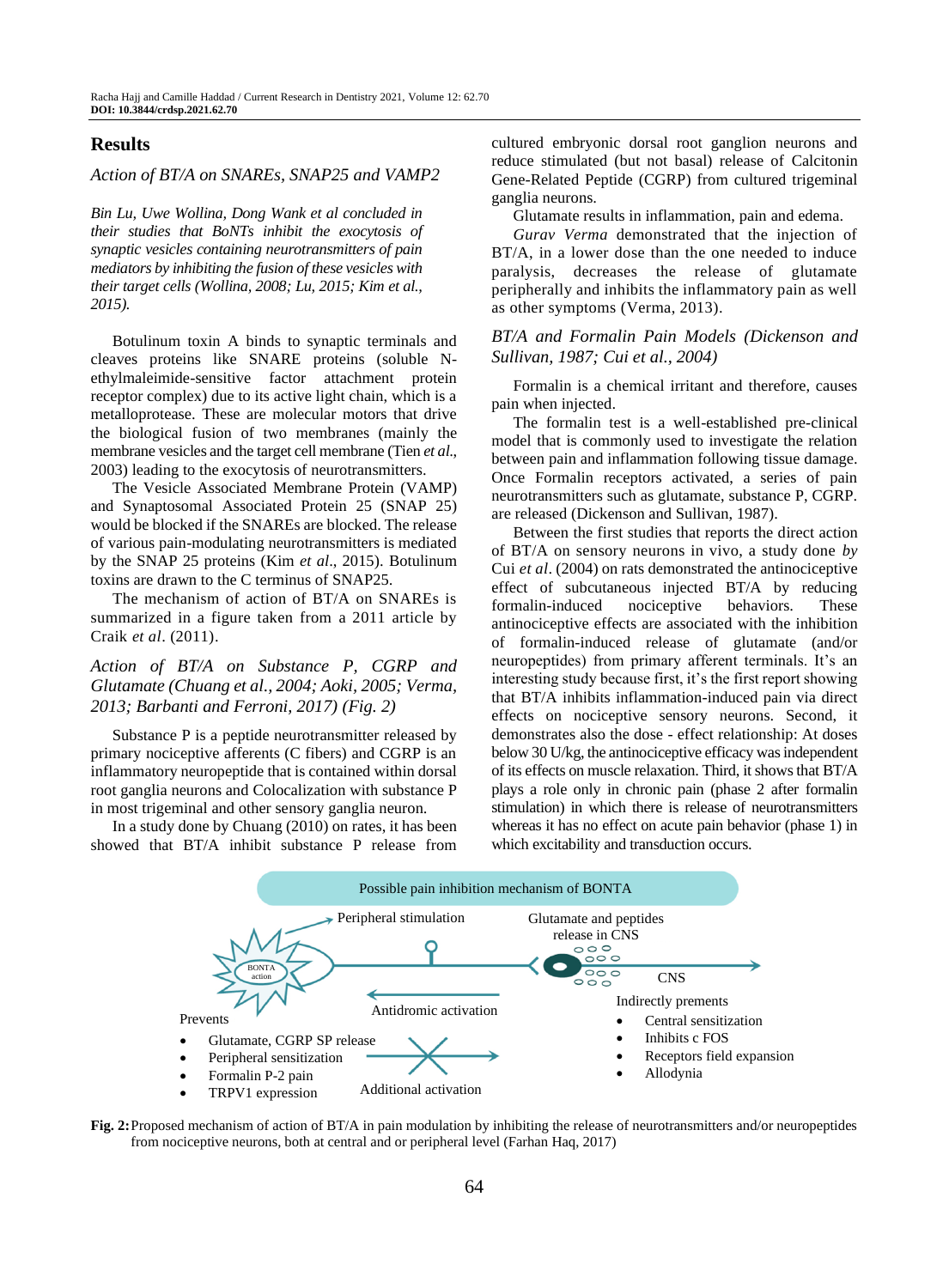*BT/A in the Treatment of PTTN (De la Torre Canales et al., 2020a; Verma, 2013; Moisset et al., 2020; Egeo et al., 2020; Xu-Dong et al., 2017; Li et al., 2020)*

PTTN is known as painful post traumatic trigeminal neuropathy.

In a very recent study done by De la Torre Canales *et al*. (2020b), they reported the case of a 44 year old woman who presented with 8-years history of pain in the lower left second molar region. After specific exams, the diagnosis was PTTN. After no improvement with conventional pharmalogical treatments, Botox injections were proposed. The patient reported a significant improvement after BT/A intra oral injections in the sites of pain.

Gurav Verma, Moisset X et Ranoux D in their recent articles published in 2020, they reported the positive effect of intra oral BT/A injections in the treatment of PTTN (Moisset *et al*., 2020; Egeo *et al*., 2020)

This is also in accordance with other articles mentioned above about the activity of BT/A by preventing the sensory transmitter release in periphery, therefore, inhibiting the release of various nociceptive mediators, such as substance P, glutamate, CGRP and the expression TRPV1 which would justify its used for peripheral neuropathic pain.

The benefit provided by the on botulinum toxin A was perceived until the 6th month, with no side effects reported by the patient. At the 6th month, pain intensity and quality recurred.

#### *Dosage*

Concerning the dose, till now, there is no consensus about the ideal dosing to achieve a proper therapeutic effect. A systematic review reported that in cases of trigeminal neuralgia, doses ranged from 25 to 100 units divided into 1 to 20 numbers of injections in different sites along the distribution of the trigeminal nerve could be used (Morra *et al*., 2016).

The guidelines of the Neuropathic Pain Special Interest Group (NeuPSIG) reported the use of BT/A as probably effective and categorized it as third line approach "level C" for PTTN (Cruccu and Truini, 2017) and not the first line treatment due to the lack of consistent evidence coming from well-designed clinical trials.

Kim *et al*, 2015; Li *et al*, 2020) reported the antinociceptive action of BT/A when treating a type of post herpetic neuralgia, a type of post traumatic neuralgia, characterized by a constant burning sensation or pain triggered by light, non-painful stimuli.

It's important to mention that in general post traumatic neuralgias are refractory to treatments, may persist for years and therefore affect the patient's quality of life. Finding a treatment such as BT/A for this kind of pain will make a huge change in the patient's life (Xu-Dong *et al*., 2017; Li *et al*., 2020).

## *BT/A and Chronic Inflamation Treatment (Shi et al., 2020)*

A novel article written by Shi *et al*. (2020), reported the anti-inflammatory mechanism of action of botulinum toxin A in chronic arthritis treatment by inhibiting the activation of microglial cells and the release of microgliaderived TNF-α. They explained that in chronic pain, microglial cells are activated. These cells start releasing pro inflammatory cytokines such as interleukin 6, Tumor necrosis factor alpha (TNF alpha) and interleukin 1 betta leading to neuroinflammation. In addition to this, there is receptors called P2X4 receptors (P2X4Rs) expressed in microglia and involved in neuropathic and inflammatory pain. In this article they have also observed that the BT/A, as an anti-inflammatory treatment, can also alter the regulation of spinal microglial activation by inhibiting spinal microglial P2X4R–P38MAPK intracellular signaling pathways.

So, in chronic inflammation, BT/A can act by inhibiting the release of pro inflammatory cytokins or by inhibiting pain receptors expressed in microglia.

## *BT/A in the Treatment of Chronic Temporomandibular Disorders (TMD) (Connelly et al., 2017)*

Similar to many other chronic functional pain syndromes, TMD has the potential to become centralized, leading to symptoms that are beyond the control of traditional interventions.

In patient with TMD, pain is the main manifestation and complaint (Ataran *et al*., 2017).

Connelly *et al*. (2017) in their article, on retrospective clinical observations taking into consideration many psychological disorders associated with TMD (bruxism, post traumatic syndrome disorder, stress related comorbidities factors, ..), they demonstrated promising mechanism of Botox in the management of chronic TMD, specifically the subgroup of patients with TMD together with stress-related psychiatric comorbidities.

Sipahi *et al*. (2019) also concluded in their studies that BT/A injection is a good treatment option in the case of patients not responding to conventional treatments. Botulinum toxin injection for the treatment of muscular temporomandibular joint disorder is a viable treatment option in the case of patients who do not respond to conservative treatment methods (Ataran *et al*., 2017).

## *Molecular Engineering of BT/A Fusion Proteins*

In a recent article written by *Minhong T*, a new approach, consisting of a Protein engineering coretherapeutic to specific targeting ligands is being tested and seems to play an important anti-inflammatory and antinociceptive role (Tang *et al*., 2020).

Through the application of recombinant DNA and expression techniques, there is an emerging body of literature on the usefulness of such an approach in the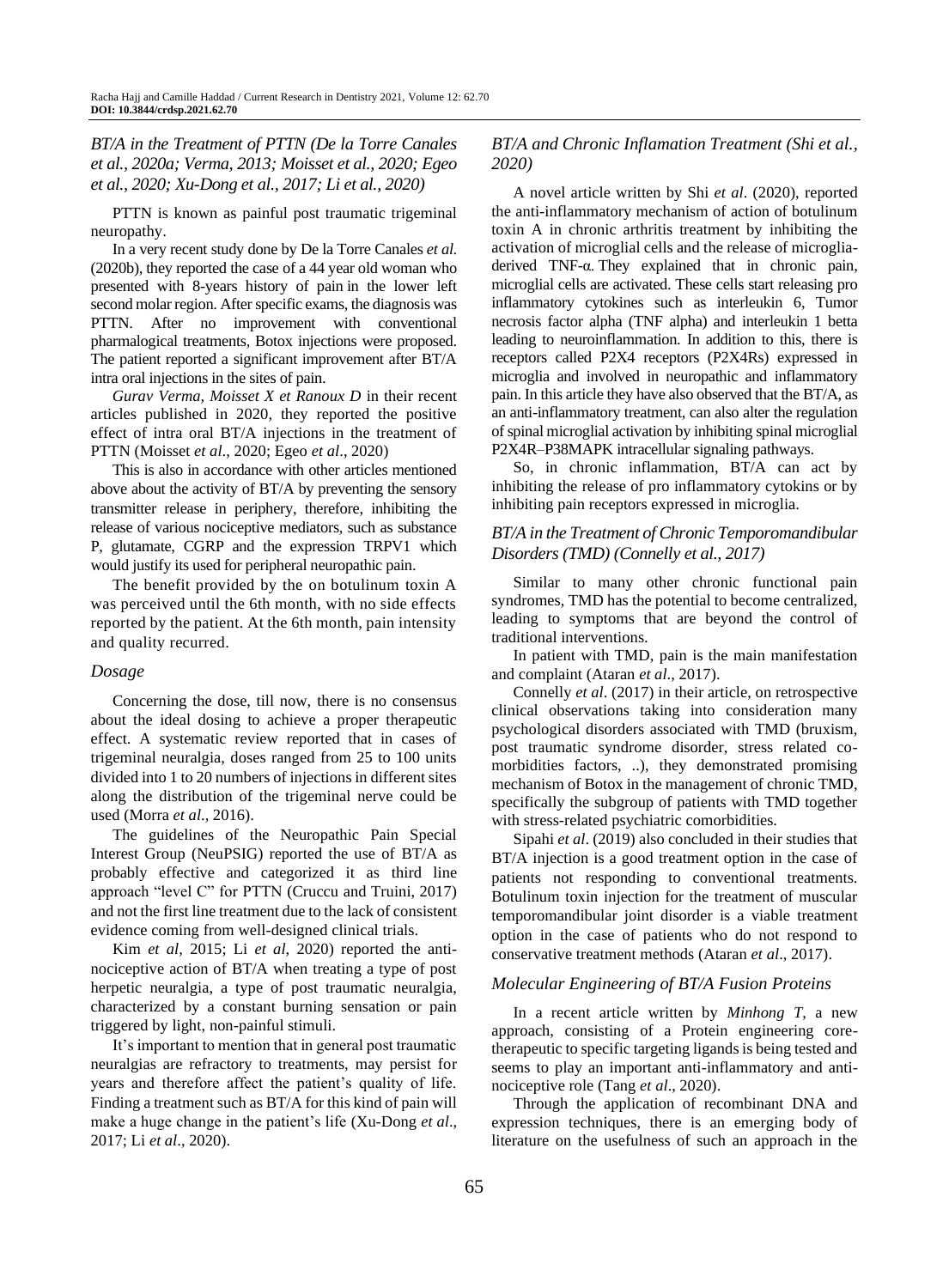Racha Hajj and Camille Haddad / Current Research in Dentistry 2021, Volume 12: 62.70 **DOI: 10.3844/crdsp.2021.62.70**

creation of multi-domain rBTs: Recombinant domains of BT/A with modified properties (Fonfria *et al*., 2018). One of the recombinant BT is botulinum molecule with duplicated binding domain-binary toxin-AA called BiTox/AA (Fig. 3). The BiTox/AA is the result of the binding via a SNARE complex formed by complimentary fragments of SNAP-25, VAMP-2 and syntax in of the LHN (BT fragment comprising Light chain and the translocation domain HN) and the domain (HC) of BT/A (Kim *et al*., 2015). BiTox/AA is reported to be non-paralytic with 100 times less when compared to native BT/A following muscle injection, but possesses anti-nociceptive properties (Andreou *et al*., 2021).



**Fig. 3:** Synthesis of BiTox/AA. (a) Schematic showing the native BT/A and formation of BiTox/AA from three individual fusion proteins. LHn is the botulinum type A protease with its translocation domain and HcA is the binding domain of BoNT/A. The three linking peptides form an irreversible complex (light blue). (b) Coomassie-stained SDS-PAGE gel showing the formation of BiTox/AA after the 60-min assembly reaction. The lane indicating 0 min demonstrates the initial protein amounts used in the BiTox/AA assembly reaction. BiTox/AA exhibits higher molecular weight compared to the native BT/A molecule. Excess amounts of HcA with linkers 1 and 2 in the lane 60 min migrate at their original positions. Molecular Weight (MW) standards are shown on the right (Andreou *et al*., 2021)



**Fig. 4:** Protein stapling: a form of LEGO assembly (Sukel, 2013)

It acts effective in attenuating both A-nociceptormediated secondary mechanical hyperalgesia and neuropathic pain in rats, did not reduce C-mediated nociception but inhibited plasma extravasation and inflammatory oedema and reduced keratinocyte proliferation local to the site of toxin injection (Mangione *et al*., 2016).

In conclusion, Bi-Tox/AA has a potent SNAP-25 cleavage activity but exhibits a reduced paralytic action. This novel botulinum construct showed significant efficacy in animal models in blocking activation of the trigeminal system and in suppressing trigeminal hyperalgesia. This prototype molecule therefore paves the way for a safe preventive treatment for migraine with enhanced therapeutic effects as compared to currently available options (Andreou *et al*., 2021).

The promising use of Bitox/ AA could be an important molecule in dentistry especially in the treatment of orofacial chronic pain disorders without weakening the muscles and reducing its efficacy, considered as one of the most seen disadvantages of repetitive botulinum toxin injections (Haddad *et al*., 2020).

Other core engineering Botulinum toxin A molecules were applied on mices, by *Davletov's* laboratory and the technique called: ''Molecular LEGO system'' (Crunkhorn, 2018) (Fig. 4) by linking the light chain of BT/A to Substance P (SP) and to Dermophin (Derm) through a protein stapling method using the SNAReS.

The resulting constructs are respectively SP botulinum toxin (SP - BOT)® and dermophin botulinum toxin (DERM - BOT) $^{\circledR}$ .

These new molecules bind to their target opiod receptors, enter the cells, reversibly inhibit the release of neurotransmitters, silencing special targeted neurons for sending pain signals to the brain and therefore produce a long term pain alleviation (Maiarù *et al*., 2018).

In this way, paralysis, which is the major side effect of botulinum toxins, was removed by targeting specific neurons instead of muscles (Sukel, 2018).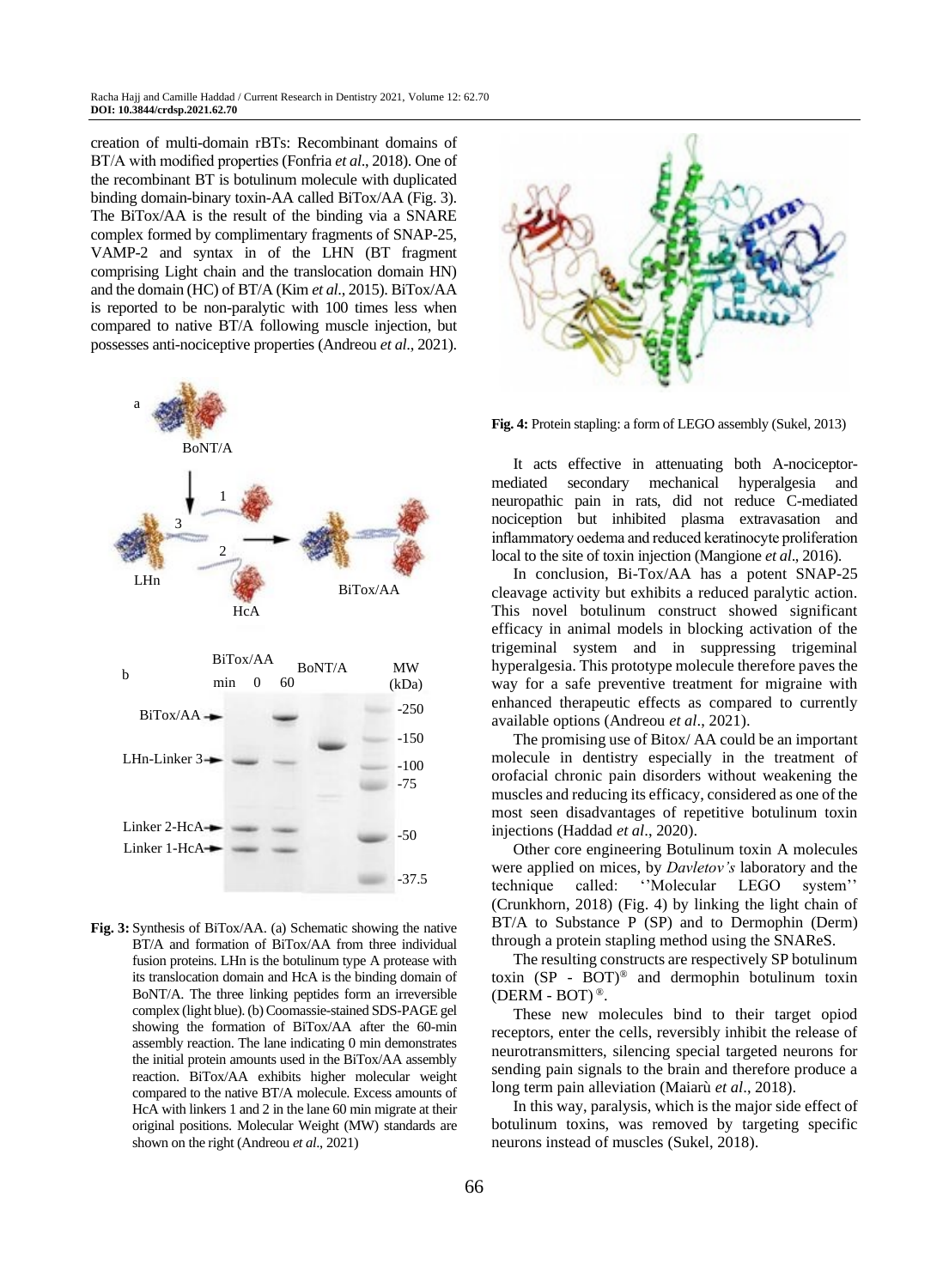Racha Hajj and Camille Haddad / Current Research in Dentistry 2021, Volume 12: 62.70 **DOI: 10.3844/crdsp.2021.62.70**

| Author/Year                           | <b>rative 1.</b> Summary or screeged papment papers on <b>D</b> 1/A and chrome pain<br>BT/A action studied | Population    | Results                                    |
|---------------------------------------|------------------------------------------------------------------------------------------------------------|---------------|--------------------------------------------|
| Dong-Wang et al. (2017)               | SNARES protein cleavage                                                                                    | Rats          | BT/A inhibits the exocytosis               |
| Wollina (2008)                        | SNAP 25 cleavage                                                                                           |               | of synaptic vesicles containing the        |
| Lu $(2015)$                           | pain mediators neurotransmitters                                                                           |               |                                            |
| Chuang et al. $(2004)$                | Substance P, CGRP and Glutamate                                                                            | Humans, Rates | Inflammatory pain reduction.               |
| Aoki (2005)                           |                                                                                                            |               |                                            |
| Gaurav (2017)                         |                                                                                                            |               |                                            |
| Barbanti et al. (2017)                |                                                                                                            |               |                                            |
| Dickenson et al. (1987)               | Formalin                                                                                                   | Rates         | BT/A Reduces formalin-induced              |
| Cui et al. (2004)                     |                                                                                                            |               | nociceptive behaviors                      |
| Canales et al. (2020)                 | Post traumatic trigeminal neuralgia                                                                        | Humans        | BONT/A reduces the post traumatic          |
| Moisset et al. (2020)                 |                                                                                                            |               | trigeminal neuralgia pain                  |
| Ranoux et al. (2020)<br>Gaurav (2013) |                                                                                                            |               |                                            |
| Ding et al. (2017)                    |                                                                                                            |               |                                            |
| Li <i>et al.</i> $(2020)$             |                                                                                                            |               |                                            |
| Shi et al. (2020)                     | Macroglia cells inhibition                                                                                 |               | Bt/A inhibits the release of microglia     |
|                                       |                                                                                                            |               | derived TNF- $\alpha$ as well as other pro |
|                                       |                                                                                                            |               | inflammatory cytokines                     |
| Connelly et al. (2017)                | Temporomandibular chronic                                                                                  | Humans        | BT/A injection for the treatment of        |
| Ataran et al. (2017)                  | pain disorders                                                                                             |               | muscular temporomandibular joint           |
| Sipahi et al. (2018)                  |                                                                                                            |               | disorder is a viable treatment option      |
|                                       |                                                                                                            |               | in the case of patients who do not         |
|                                       |                                                                                                            |               | respond to conservative treatment methods. |
| Lena <i>et al.</i> $(2018)$           | Molecular engineering of                                                                                   | Rates, mice   | Pain reduction                             |
| Mangione et al. (2016)                | new Botulinum toxins                                                                                       |               |                                            |
| Crunkhorn (2018)                      | <b>BiTOX SP Bot</b>                                                                                        |               |                                            |
|                                       | <b>DERM Bot</b>                                                                                            |               |                                            |

**Table 1:** Summary of selected published papers on BT/A and chronic pain

Scientists also saw that DERM-BOT was just as effective as morphine in relieving pain (Sukel, 2018).

But according to Davletov, there is much work left to do before this approach could be tested in people

The Table 1 summarizes the most common published papers concerning botulinum toxin A and its multi-level actions.

#### **Discussion**

BT/A efficacy in chronic migraine was demonstrated in two major industry-sponsored randomized controlled clinical trials (RCTs), after which onabotulinumtoxin A (Botox®) was approved by the FDA in 2011 and is still the only approved chronic pain indication (Muñoz-Lora *et al*., 2017).

The greatest benefits of BT/A use over other traditional and non-conventional analgesic drugs are its prolonged effect after a single treatment due to BT/A protease's ability to resist cellular degradation mechanisms and remain in the cell cytoplasm for a long time (Matak *et al*., 2019)

Chronic pain is recognized as a significant healthcare concern around the world. Despite the fact that botulinum toxin A can have an anti-inflammatory/anti-nociceptive effect and is increasingly being proposed for chronic pain disorders, the above studies raise several questions.

To begin with, the number of studies performed on individuals is small.

Between the articles mentioned in the table above and many others did their research on rates and mice.

Second, clinical trials are performed with a range of comparator drugs and distinct outcome factors in multiple sore joints... With such a large number of variables, the effect of Botulinium toxin cannot be precisely elaborated and clarified in this way.

Third, in some trials, the same comparator (saline) was used for the same joint in the same cause of chronic pain (Arendt-Nielsen *et al*., 2017; McAlindon *et al*., 2018), but the findings were contrary, suggesting that something is lacking in terms of dosage and injection repetition schedule. The severity of the pain can also have an effect on the outcome.

In terms of dosage, there is still no accepted table that summarizes the doses that must be used for each form of chronic pain (chronic headaches, neuralgia.)

Lower doses are often more effective than higher doses. In a double-blind study, (Borodic and Acquadro, 2002) found that using a dose of 25IU for migraine treatment was more successful than using higher doses of 75IU. (37%) as a result, certain side effects can occur as the dose is increased.

All of these concepts are still hypotheses and more clinical trials with the same variables and injection doses are required.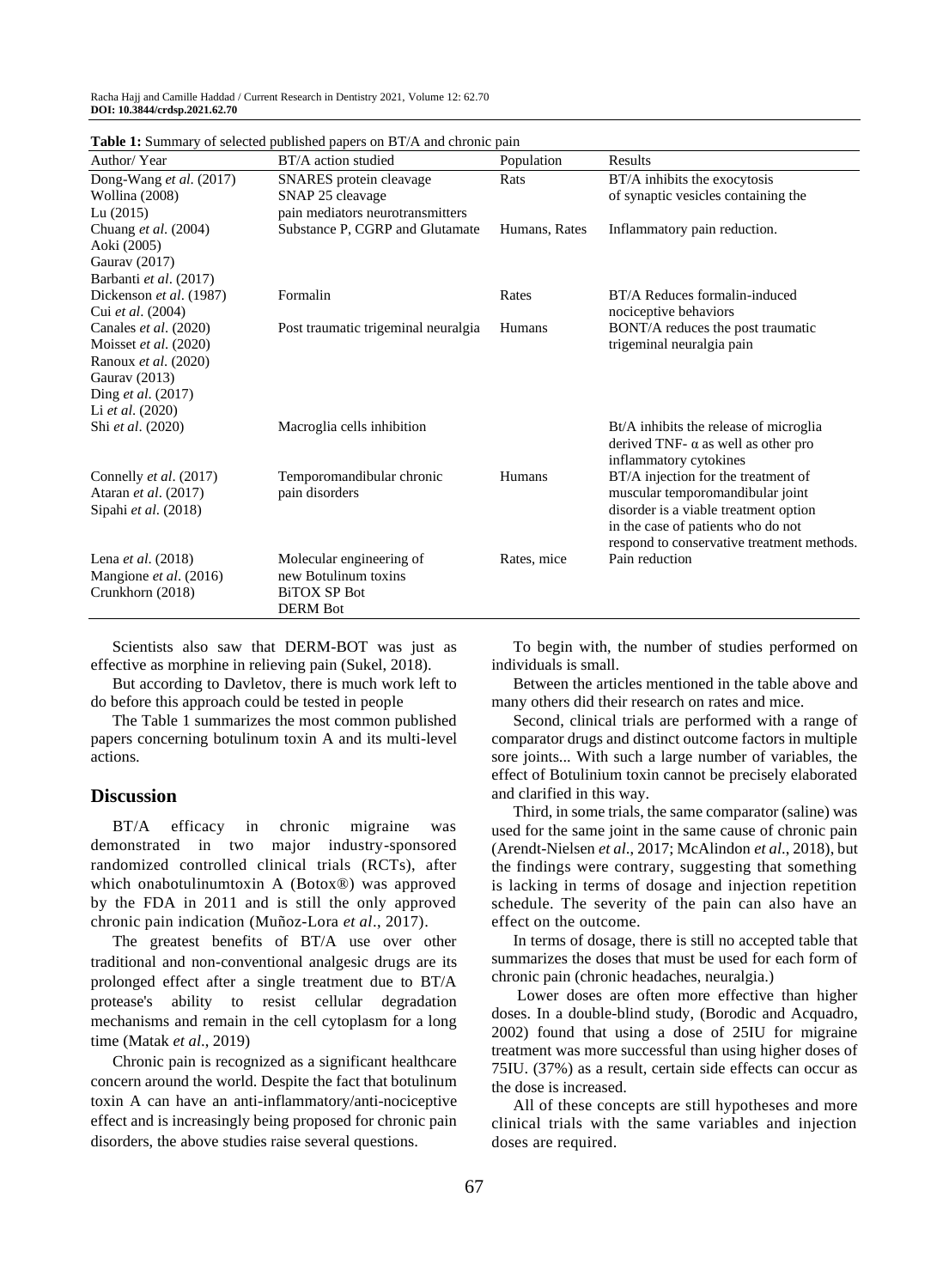Finally, in contrary to the studies mentioned in this article, several research find that botulinum toxins had no anti-inflammatory or anti nociceptive effect as compared to control groups (Mangione *et al*., 2016; Pellett *et al*., 2015). in their research, confirmed that BoNT/A has no direct effect on acute, non-inflammatory nociception in humans (Sycha *et al*., 2006; Matak *et al*., 2017). An interesting idea was discussed in a recent article published in 2020 by, they found that substance P plays an important role in the anti-nociceptive action of botulinum toxin A. The deletion of the genes encoding substance P prevented the anti-nociceptive, anti-inflammatory action of botulinm toxin A in acute, chronic and neuropathic pain (Matak *et al*., 2017).

## **Conclusion**

Finally, chronic pain is not a symptom; it is a condition (Gordon *et al*., 2016; Kalach-Mussali and Algazi, 2018) that is often compounded by care inconsistency. Misunderstanding the nature of symptoms, as well as pessimistic recovery expectations, can cause anxiety and depression, worsening the pain response (De la Torre Canales *et al*., 2020).

Botulinum toxin can inhibit the release of local nociceptive neuropeptides, neurogenic inflammation and peripheral sensitization in addition to its neuromuscular effects (Chaurand *et al*., 2021).

In conclusion, botulinum type A injections are an emerging treatment for chronic pain; patients with extreme chronic facial pain who have failed to respond to other treatments may benefit from botulinum type A injections. However, the standard of evidence is not yet high enough to provide physicians with clear recommendations.

More research is required to draw stronger, more definitive conclusions about the mechanism of action and the best dose of Botulinum toxin A to use.

## **Author's contributions**

The two authors contributed equally in writing the manuscript

## **Ethics**

The corresponding author confirms that all of the other authors have read and approved the manuscript and no ethical issues involved

## **References**

Ahmad, M., & Schiffman, E. L. (2016). Temporomandibular joint disorders and orofacial pain. Dental Clinics of North America, 60(1), 105. https://doi.org/10.1016/j.cden.2015.08.004

- Andreou, A. P., Leese, C., Greco, R., Demartini, C., Corrie, E., Simsek, D., ... & Davletov, B. (2021). Doublebinding botulinum molecule with reduced muscle paralysis: evaluation in in vitro and in vivo models of migraine. Neurotherapeutics, 18(1), 556-568. https://doi.org/10.1007/s13311-020-00967-7
- Aoki, K. R. (2005). Review of a proposed mechanism for the antinociceptive action of botulinum toxin type A. Neurotoxicology, 26(5), 785-793. https://doi.org/10.1016/j.neuro.2005.01.017
- Arendt-Nielsen, L., Jiang, G. L., DeGryse, R., & Turkel, C. C. (2017). Intra-articular onabotulinumtoxinA in osteoarthritis knee pain: effect on human mechanistic pain biomarkers and clinical pain. Scandinavian Journal of Rheumatology, 46(4), 303-316. https://doi.org/10.1080/03009742.2016.1203988
- Ataran, R., Bahramian, A., Jamali, Z., Pishahang, V., Barzegani, H. S., Sarbakhsh, P., & Yazdani, J. (2017). The role of botulinum toxin A in treatment of temporomandibular joint disorders: a review. Journal of Dentistry, 18(3), 157.
- Barbanti, P., & Ferroni, P. (2017). Onabotulinum toxin A in the treatment of chronic migraine: patient selection and special considerations. Journal of Pain Research, 10, 2319.<https://doi.org/10.2147/JPR.S113614>
- Borodic, G. E., & Acquadro, M. A. (2002). The use of botulinum toxin for the treatment of chronic facial pain. The Journal of Pain, 3(1), 21-27. https://doi.org/10.1054/jpai.2002.27142
- Chaurand, J., Godínez-Victoria, M., Tellez-Girón, A., Facio-Umaña, J. A., & Jimenez-Ponce, F. (2021). Incobotulinum toxin type A for treatment of chronic myofascial pain. Journal of Oral Science, 63(1), 37-40. https://doi.org/10.2334/josnusd.20-0090
- Chuang, Y. C., Yoshimura, N., Huang, C. C., Chiang, P. H., & Chancellor, M. B. (2004). Intravesical botulinum toxin a administration produces analgesia against acetic acid induced bladder pain responses in rats. The Journal of urology, 172(4 Part 1), 1529-1532. https://doi.org/10.1097/01.ju.0000137844.77524.97
- Connelly, S. T., Myung, J., Gupta, R., Tartaglia, G. M., Gizdulich, A., Yang, J., & Silva, R. (2017). Clinical outcomes of Botox injections for chronic temporomandibular disorders: do we understand how Botox works on muscle, pain and the brain?. International Journal of oral and Maxillofacial Surgery, 46(3), 322-327. https://doi.org/10.1016/j.ijom.2016.11.004
- Craik, C. S., Page, M. J., & Madison, E. L. (2011). Proteases as therapeutics. Biochemical Journal, 435(1), 1-16. https://doi.org/10.1042/BJ20100965
- Cruccu, G., & Truini, A. (2017). A review of neuropathic pain: From guidelines to clinical practice. Pain and Therapy,  $6(1)$ ,  $35-42$ . <https://doi.org/10.1007/s40122-017-0087-0>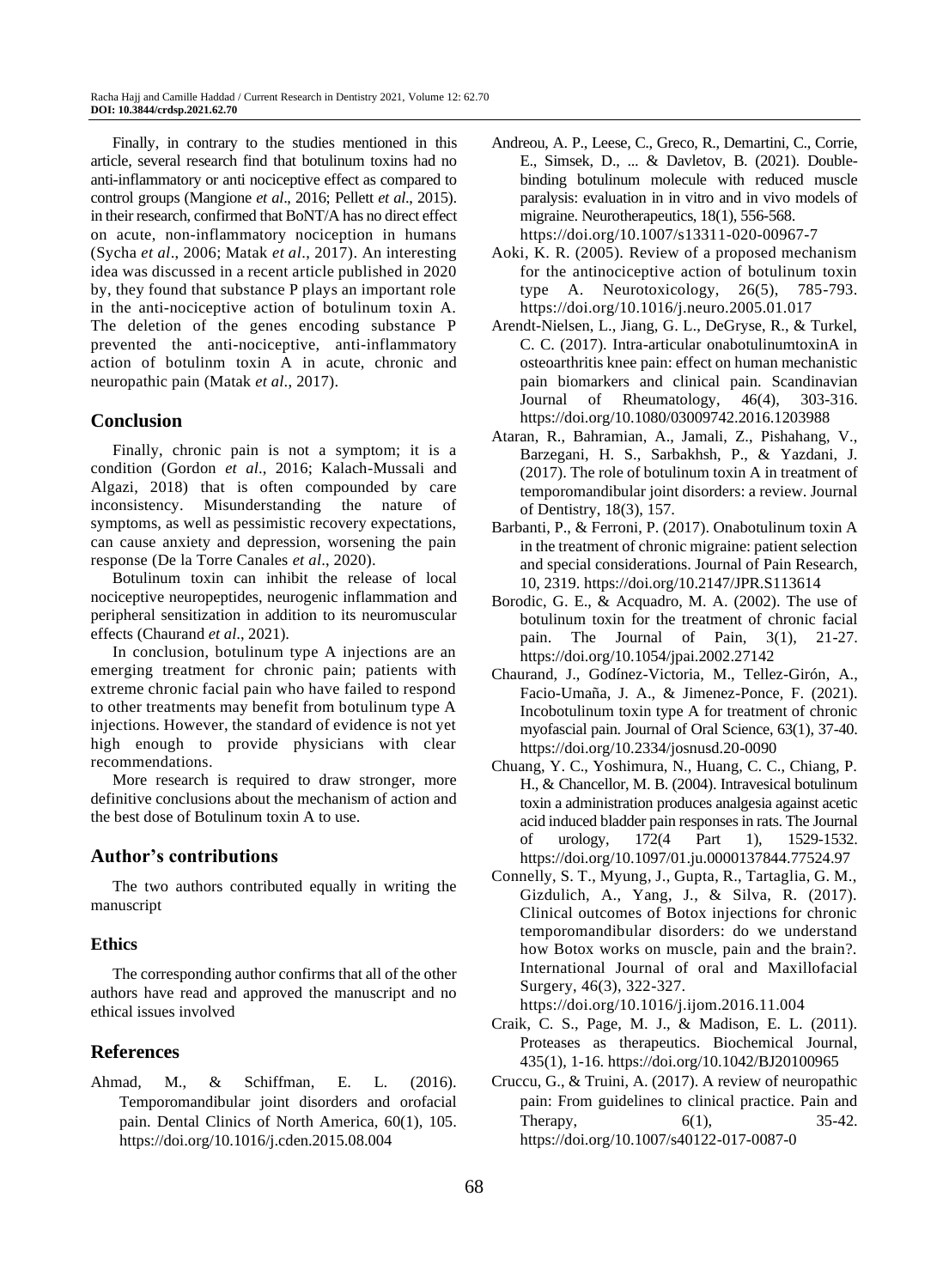- Crunkhorn, S. (2018). Silencing chronic pain with botulinum toxin. Nature Reviews Drug Discovery, 17(9), 620-620. https://doi.org/10.1038/nrd.2018.137
- Cui, M., Khanijou, S., Rubino, J., & Aoki, K. R. (2004). Subcutaneous administration of botulinum toxin A reduces formalin-induced pain. Pain, 107(1-2), 125-133. https://doi.org/10.1016/j.pain.2003.10.008
- De la Torre Canales, G., Alvarez-Pinzon, N., Muñoz-Lora, V. R. M., Vieira Peroni, L., Farias Gomes, A., Sánchez-Ayala, A., ... & Rizzatti-Barbosa, C. M. (2020a). Efficacy and safety of botulinum toxin type a on persistent myofascial pain: A randomized clinical trial. Toxins, 12(6), 395. https://doi.org/10.3390/toxins12060395
- De la Torre Canales, G., Poluha, R. L., Ferreira, D. M., Stuginski-Barbosa, J., & Conti, P. C. R. (2020b). Botulinum toxin-A injections as therapy for chronic painful post-traumatic trigeminal neuropathy: case report. Brazilian Dental Science, 23(1), 5-p. <https://doi.org/10.14295/bds.2020.v23i1.1800>
- Dickenson, A. H., & Sullivan, A. F. (1987). Peripheral origins and central modulation of subcutaneous formalin-induced activity of rat dorsal horn neurones. Neuroscience Letters, 83(1-2), 207-211. https://doi.org/10.1016/0304-3940(87)90242-4
- Egeo, G., Fofi, L., & Barbanti, P. (2020). Botulinum neurotoxin for the treatment of neuropathic pain. Frontiers in Neurology, 11, 716. <https://doi.org/10.3389/fneur.2020.00716>
- Farhan Haq, A. (2017). Botox in pain management. The cosmetic doctor journals.2017 https://www.theharleystreet.com/journal/botox-inpain-management/
- Favre-Guilmard, C., Auguet, M., & Chabrier, P. E. (2009). Different antinociceptive effects of botulinum toxin type A in inflammatory and peripheral polyneuropathic rat models. European Journal of Pharmacology, 617(1-3), 48-53. https://doi.org/10.1016/j.ejphar.2009.06.047
- Filipović, B., Matak, I., Bach-Rojecky, L., & Lacković, Z. (2012). Central action of peripherally applied botulinum toxin type A on pain and dural protein extravasation in rat model of trigeminal neuropathy. PLoS One, 7(1), e29803. https://doi.org/10.1371/journal.pone.0029803
- Fonfria, E., Elliott, M., Beard, M., Chaddock, J. A., & Krupp, J. (2018). Engineering botulinum toxins to improve and expand targeting and SNARE cleavage activity. Toxins, 10(7), 278. <https://doi.org/10.3390/toxins10070278>
- [Gauer, R. L.](https://europepmc.org/search?query=AUTH:%22Robert%20L%20Gauer%22), & [Semidey, M. J.](https://europepmc.org/search?query=AUTH:%22Michael%20J%20Semidey%22) (2015). Diagnosis and Treatment of Temporomandibular Disorders. Family Physician Membership Journal, 91(6), 378-386. <https://europepmc.org/article/med/25822556>
- [Gordon, D., Ko,](https://www.practicalpainmanagement.com/author/2418/ko) Ian, F., & Brian, F. (2016). Botulinum Toxin Type-A in Pain Management. A review of BTX-A including a discussion of its mode of action and case studies illustrating its use in treatment of a variety of pain presentations. Practical Pain Management, 8(8).
- Habermann, E. (1974). 125 I-labeled neurotoxin from Clostridium botulinum A: preparation, binding to synaptosomes and ascent to the spinal cord. Naunyn-Schmiedeberg's Archives of Pharmacology, 281(1), 47-56. https://doi.org/10.1007/BF00500611
- Haddad, C., Mrad, S., & El Najjar, G. (2020). Adverse Effects of Botulinum Toxin type-A injections in masticatory muscles on underlying bone and cartilage: a literature review. International Arab Journal of Dentistry, 11(1).
- Kalach-Mussali, A. J., & Algazi, D. M. (2018). Toxin for the Treatment of Chronic Migraines.  $5<sup>th</sup>$ edition.2018:110-111. https://doi.org/10.5772/intechopen.78777
- Kim, D. W., Lee, S. K., & Ahnn, J. (2015). Botulinum toxin as a pain killer: players and actions in antinociception. Toxins, 7(7), 2435-2453. <https://doi.org/10.3390/toxins7072435>
- Li, X. L., Zeng, X., Zeng, S., He, H. P., Zeng, Z., Peng, L. L., & Chen, L. G. (2020). Botulinum toxin A treatment for post‑herpetic neuralgia: A systematic review and meta‑analysis. Experimental and Therapeutic Medicine, 19(2), 1058-1064. <https://doi.org/10.3892/etm.2019.8301>
- Lu, B. (2015). The destructive effect of botulinum neurotoxins on the SNARE protein: SNAP-25 and synaptic membrane fusion. Peer Journal, 3, e1065. <https://doi.org/10.7717/peerj.1065>
- Maiarù, M., Leese, C., Certo, M., Echeverria-Altuna, I., Mangione, A. S., Arsenault, J., ... & Hunt, S. P. (2018). Selective neuronal silencing using synthetic botulinum molecules alleviates chronic pain in mice. Science Translational Medicine, 10(450). https://doi.org/10.1126/scitranslmed.aar7384
- Mangione, A. S., Obara, I., Maiarú, M., Geranton, S. M., Tassorelli, C., Ferrari, E., ... & Hunt, S. P. (2016). Nonparalytic botulinum molecules for the control of pain. Pain, 157(5), 1045. [https://doi.org/10.1097/j.pain.0000000000000478.](https://doi.org/10.1097/j.pain.0000000000000478)
- Matak, I., & Lacković, Z. (2014). Botulinum toxin A, brain and pain. Progress in Neurobiology, 119, 39-59. https://doi.org/10.1016/j.pneurobio.2014.06.001
- Matak, I., Bölcskei, K., Bach-Rojecky, L., & Helyes, Z. (2019). Mechanisms of botulinum toxin type A action on pain. Toxins, 11(8), 459. <https://doi.org/10.3390/toxins11080459>